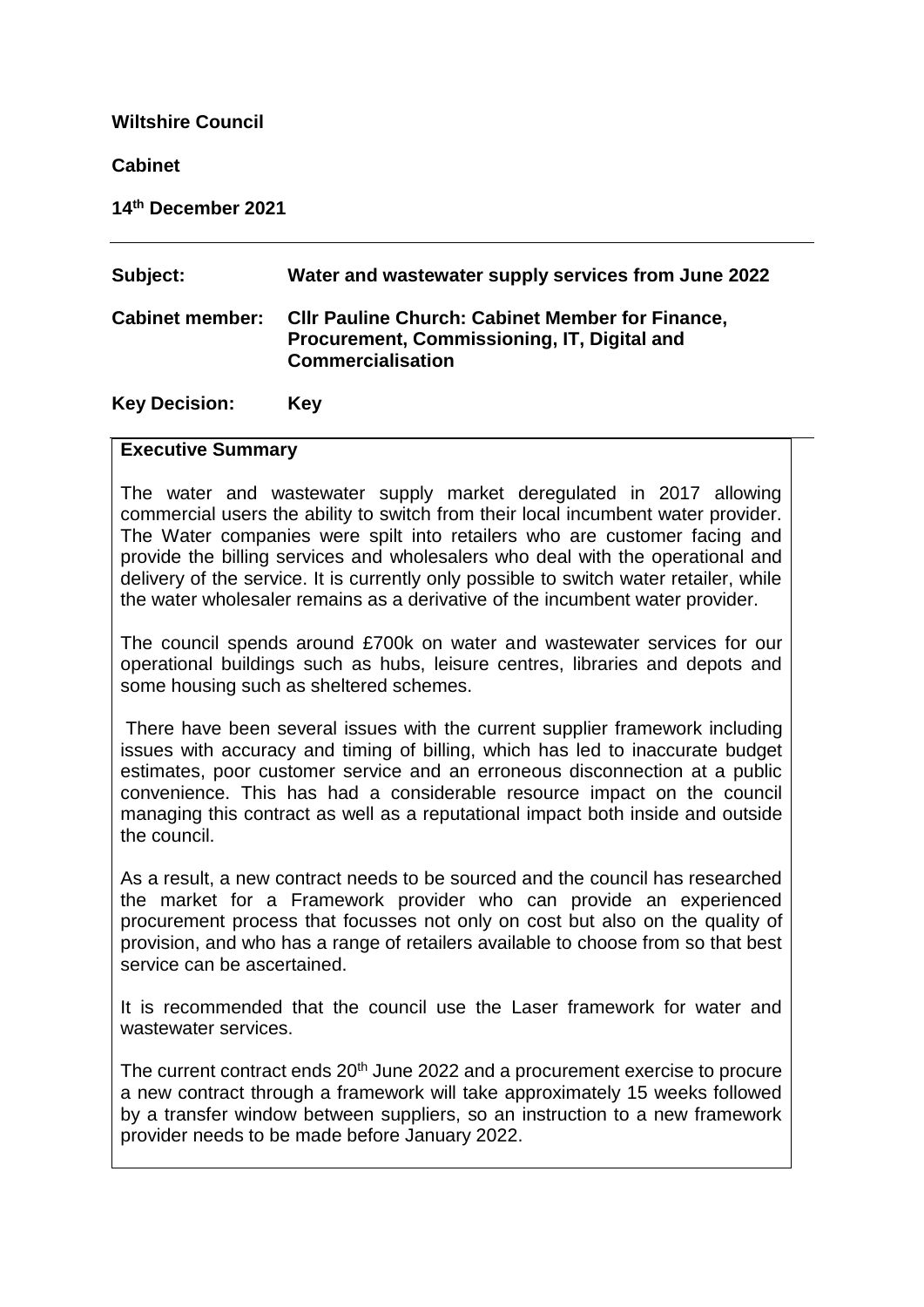## **Proposal(s)**

- 1. To approve the recommended framework provider as the method by which we procure water and wastewater services for a period of 2+1 years from 20th June 2022.
- 2. Delegate authority to the Director of Assets & Commercial Development, in consultation with the Cabinet member for Finance, Procurement, Commissioning, IT, Digital and Commercialisation to proceed with award through the framework from  $20<sup>th</sup>$  June 2022 for 2+1-year term.
- 3. Delegate authority to the Director of Assets & Commercial Development, in consultation with the Cabinet member for Finance, Procurement, Commissioning, IT, Digital and Commercialisation to utilise a 1-year extension option subject to adequate supplier performance and mutual agreement by both parties.

### **Reason for Proposal**

The current water and wastewater purchasing arrangement expires on 19<sup>th</sup> June 2022 and needs to be replaced to enable the council to continue to deliver costeffective water provision to the corporate and housing portfolios.

**Terence Herbert Chief Executive**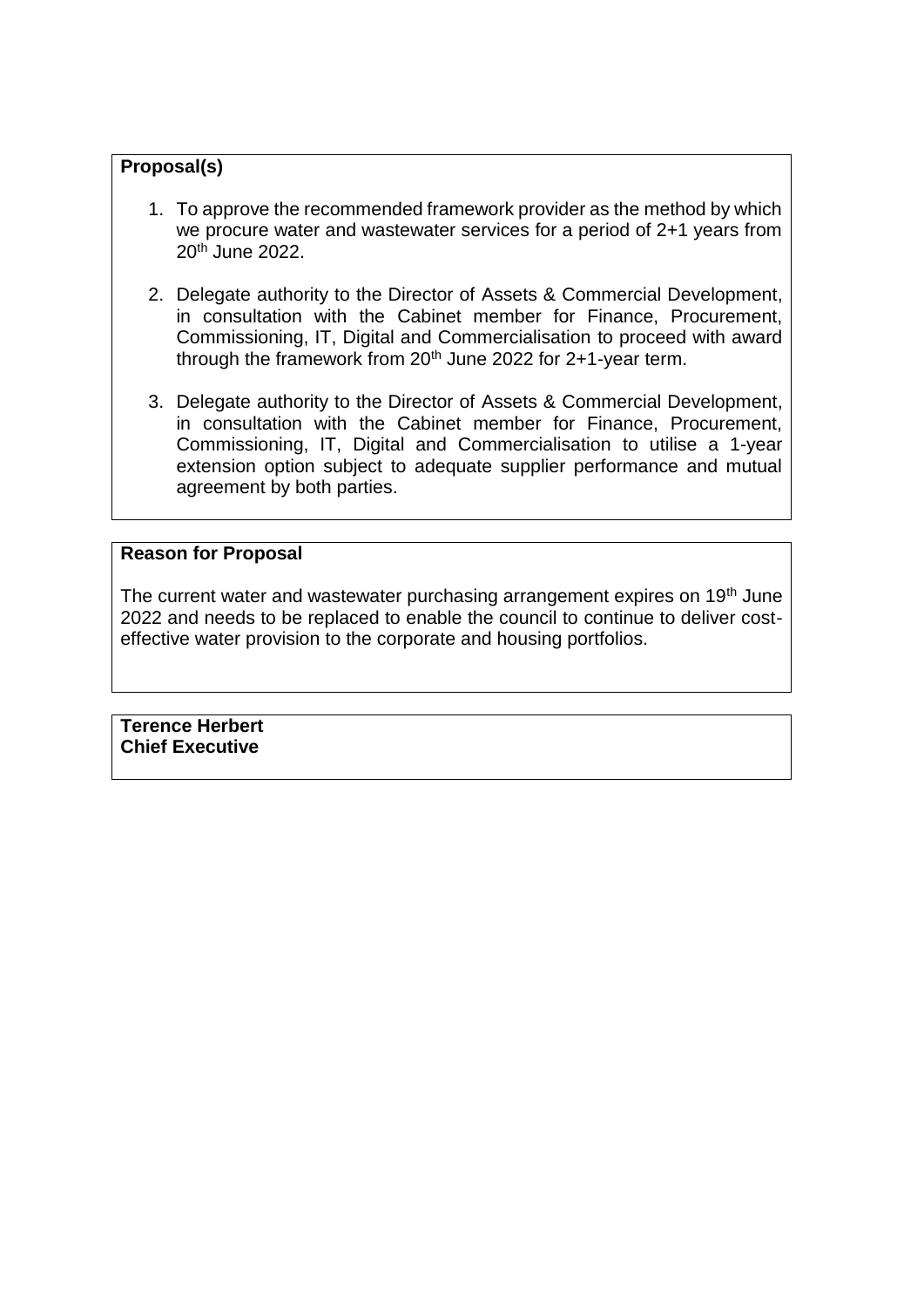| <b>Wiltshire Council</b> |                                                                                                                                    |
|--------------------------|------------------------------------------------------------------------------------------------------------------------------------|
| <b>Cabinet</b>           |                                                                                                                                    |
| 14 December 2021         |                                                                                                                                    |
| Subject:                 | Water and wastewater supply services from June 2022                                                                                |
| <b>Cabinet member:</b>   | <b>CIIr Pauline Church: Cabinet Member for Finance,</b><br>Procurement, Commissioning, IT, Digital and<br><b>Commercialisation</b> |
| <b>Key Decision:</b>     | Key                                                                                                                                |

# **Purpose of Report**

- 1. To approve the recommended framework provider as the method by which we procure water and wastewater services for a period of 3 years from 20th June 2022.
- 2. To delegate authority to the Director of Assets & Commercial Development to proceed with award through the framework from 20th June 2022 for 2+1-year term.
- 3. 3. Delegate authority to the Director of Assets & Commercial Development to utilise a 1-year extension option subject to adequate supplier performance and mutual agreement by both parties.

### **Relevance to the Council's Business Plan**

4. This water and wastewater purchasing strategy will ensure the council is efficient and provides good value for money for Wiltshire residents. The council has carbon and environmental objectives included within our business plan - by taking responsibility for our water and wastewater consumption and discharge we are better monitoring our environmental impact and can make efforts to reduce usage as much as possible. A well-run contract will assist the identification of leaking water supplies and assist us in reducing these as quickly as possible. Water does not have a declared carbon footprint, but there is embedded carbon in the provision of water services so any attempt to manage these more effectively will have a positive impact.

### **Main Considerations for the Council**

5. The ability to procure your own water contract is a recent phenomenon since the water market deregulated in 2017. Because of this there is an element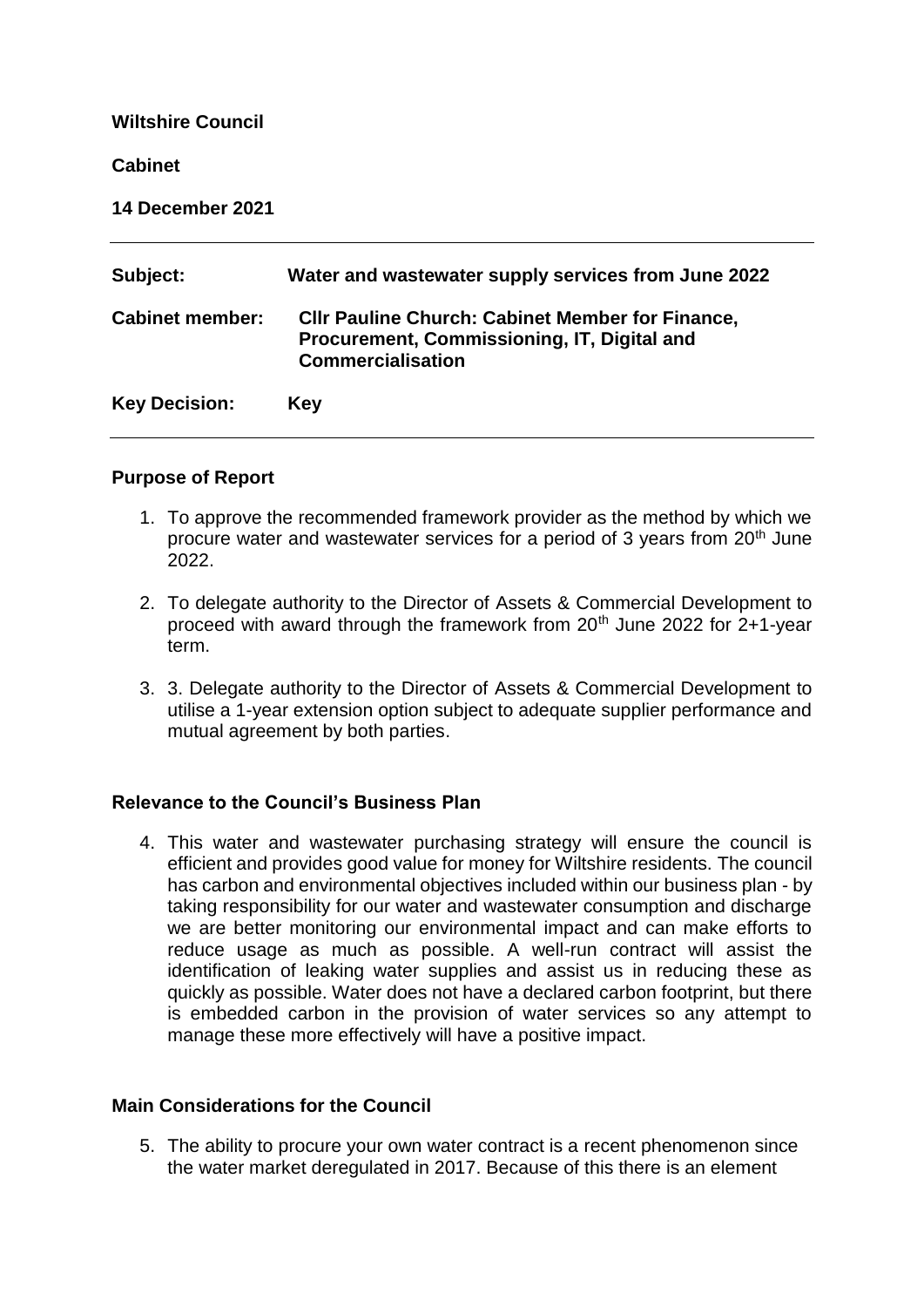of testing the market to find the best options for the council. Initially a 1 year exempted contract was allowed with the council's incumbent water supplier, which was followed up by a framework provision started in June 2020 on a 2+1 contract.

- 6. Service from this contract has been unsatisfactory and has failed to deliver on key quality requirements. This has led to assisted meetings with the framework provider, the supplier and procurement and advice from Legal has been sought. The conclusion is that the 1-year extension option will not be taken up, and as sufficient improvements have not been made. Therefore, the council will be sourcing a new contract.
- 7. Public sector frameworks are generally a useful and quick way to obtain a competitive price for services to councils and the Framework market for water has increased since previous procurements.
- 8. The assessment process considered three public sector frameworks assessing the procurement process followed, the level of quality provision and the potential cost saving or cost avoidance that could be achieved.
- 9. The CCS framework is a possibility if we can discount using the existing supplier as a provider, but it is felt the service support provided by CCS has been lacking, and being a cost only procurement, there is nothing to prevent the same issues being incurred with a new supplier.
- 10.The joint Framework from YPO, ESPO, TEC & WME is procurement only for a single supplier – Wave. There is no cost to complete the procurement exercise but Wave as a supplier is also available on the Laser framework which has multiple suppliers so is likely to return a more competitive price and allows for the quality of the supplier to be measured and specified.
- 11.The Laser framework is managed, and they work with their clients to achieve best quality as well as cost, based closely on your requirements. They do charge for this service – a 1.5% fee but given the 2% discount from Castle Water will have been absorbed at probably more than the 2% it saved, and Laser have historically been able to achieve savings of up to 6%, it is considered that this is good value, and most likely to achieve a positive outcome compared with the other 2 frameworks.
- 12.It is therefore recommended that the council use the services of the Laser Framework to source a supply contract using both quality and cost from one of their 5 providers. This recommendation approved at commercial board on 11/11/2021.
- 13. The current contract is due to expire 20<sup>th</sup> June 2022. Laser need to be instructed by January 2022 to begin the process of arranging a new contact.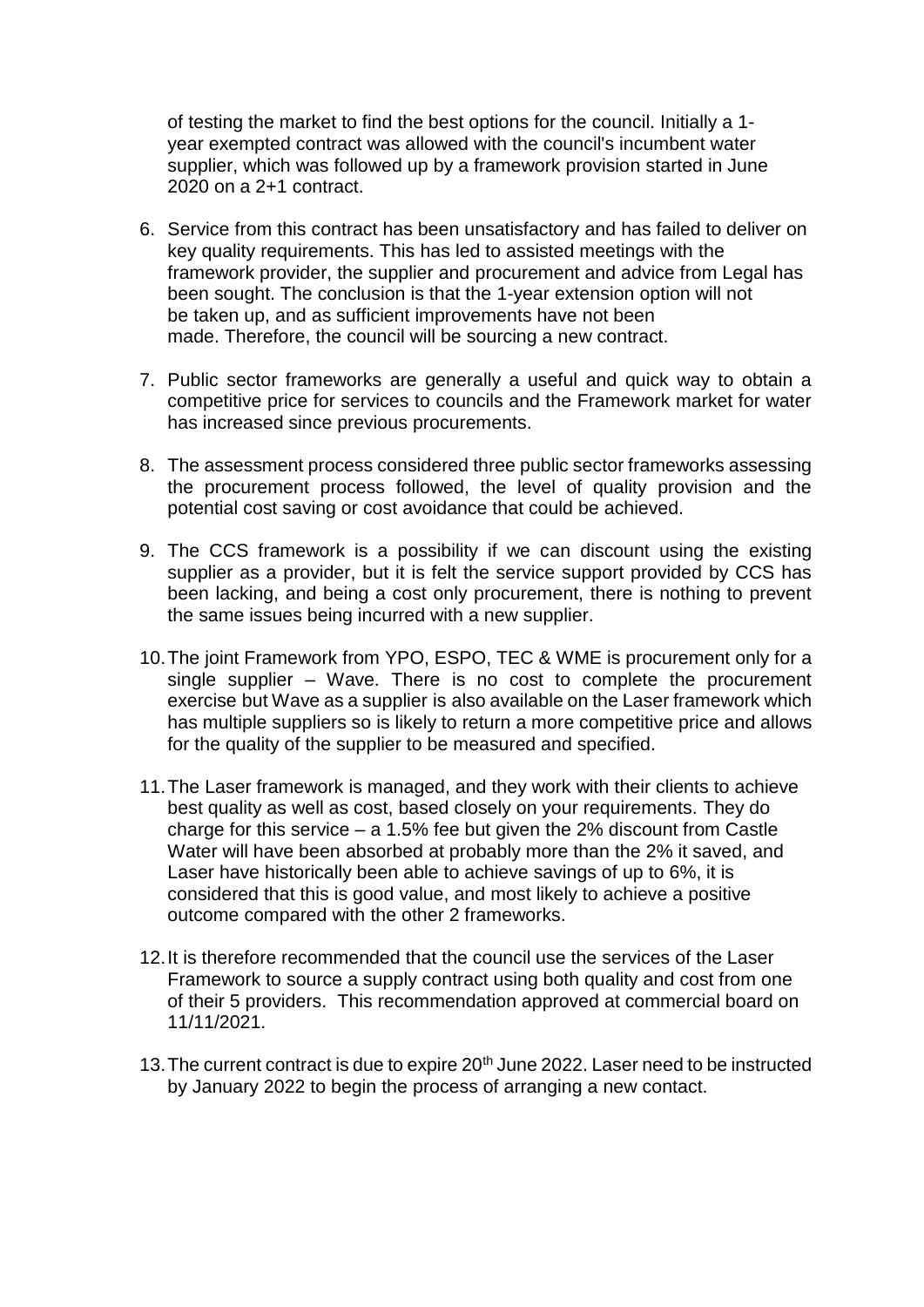## **Overview and Scrutiny Engagement**

14.There are no scrutiny implications.

### **Safeguarding Implications**

15.There are no safeguarding implications.

### **Public Health Implications**

16.There are no public health implications.

## **Corporate Procurement Implications**

- 17.The options that were considered as part of this paper are all compliant with procurement regulations and Wiltshire Council procurement policy.
- 18.The recommended route to market is a framework that is publicly owned and focuses solely on energy and associated services, including water, for the public sector.
- 19.The framework provides a cost effective, trusted solution, to all public sector energy needs. The services include fully OJEU/FTS compliant frameworks for electricity and gas alongside key additional services to support council contract management and pricing monitoring and management.
- 20.The Sourcing Plan setting out all requirements and the options considered was submitted to Commercial Board on 11<sup>th</sup> November 2021. This paper was approved on the basis of Cabinet approval prior to award.

# **Equalities Impact of the Proposal**

21.There are no equalities impacts for this proposal.

### **Environmental and Climate Change Considerations**

1. The council's aim to be carbon neutral by 2030 has been considered as part of this procurement. Climate change will have an impact on the availability of water resources locally and therefore measures to conserve water will be key as we adapt to a changing climate.

### **Risk Assessment**

- 2. The main risk to the council if this recommendation is not utilised would be the potential gap in service for a controlled and managed service and associated costs.
- 3. The council would also be less able to predict costs leading to ineffective budget management and potential unexpected future costs or budget overspend.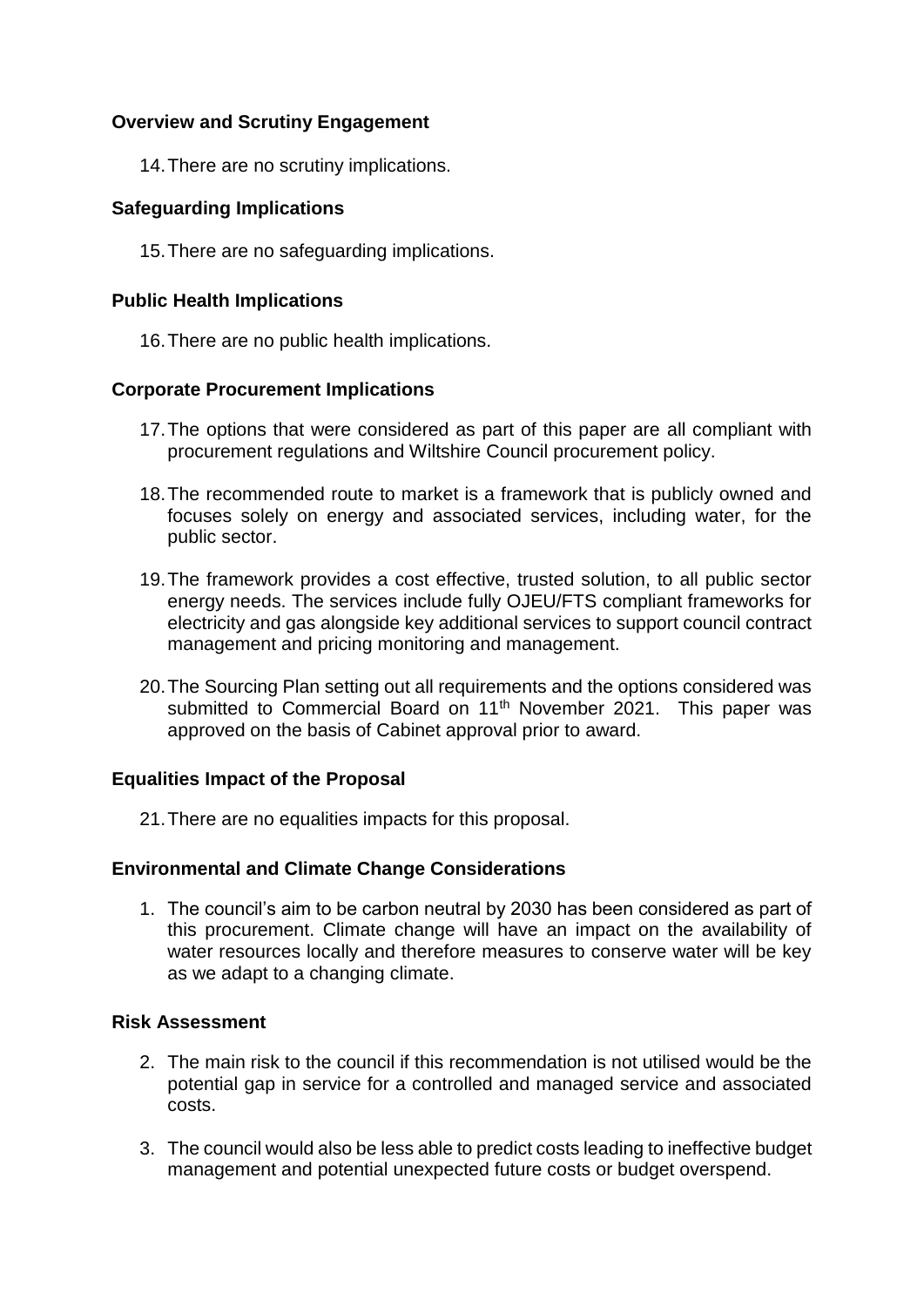### **Financial Implications**

There is a cost to using the Laser Framework which is added to the delivered cost of the water provision. There are no upfront costs. The cost is expected to outweigh the potential savings that could be made using this framework, and the associated resource saving of a more efficient, quality led framework. The existing budget can accommodate the fee from Laser.

### **Legal Implications**

4. The proposal to procure through a public sector framework involves use of the framework terms and conditions rather than the standard council terms and conditions. For this reason, the council legal team will be involved in reviewing the proposed terms to ensure these are suitable and to include any additional Wiltshire specific terms and conditions as required. As the basis is still a public sector contract then the risk is considered low and has been operated under the current contract without issue.

### **Workforce Implications**

5. There are no workforce implications.

### **Options Considered**

#### 6. **Do nothing**

The requirement for water and wastewater supply is still required and is vital for the operation of Council corporate buildings and housing estates. Should the council be in an 'out of contract' position by letting this managed service lapse, the costs of water and wastewater would likely increase as it would be dependent on variable market rates. Also, this would breach procurement regulations and internal council procurement policy due to the high value of the agaregated spend. This option is therefore discounted.

### 7. **Open Procedure**

This option would involve going to the whole market to request bids. This would be a resource intensive process due to the size of the market. It would also not target those suppliers who can deliver the exact service and benefits that public sector frameworks are proven to provide. The evaluation would also be high risk due to the difficulty in being able to consider like with like and the inability of the market to provide long-term cost-effective options. This option is therefore discounted.

#### 8. **Public Sector Framework**

There exist multiple public sector frameworks specifically for provision of water and wastewater. These benefit from public sector aggregation of spend and years of experience in delivering services specifically to clients such as the council. Assessment has now been carried out which indicates a preferred framework provider who is proposed as the recommended framework to utilise to purchase future water and wastewater requirements. Frameworks also save time and resource within the council, specifically within the procurement